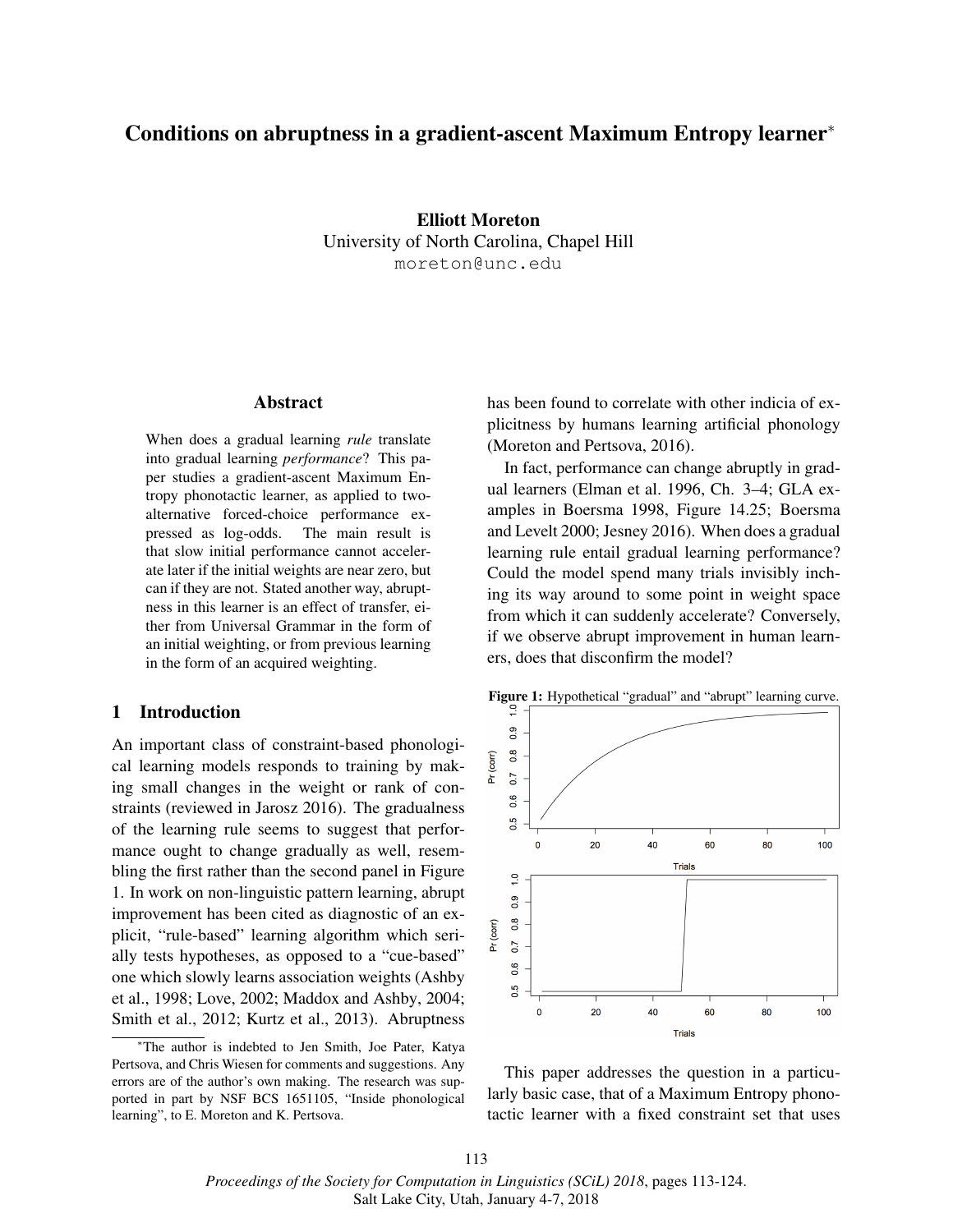gradient ascent on log-likelihood, no prior, and no restrictions on weights, and that makes twoalternative forced-choice (2AFC) decisions using the Luce choice rule. Gradient ascent Max-Ent is of interest not only in its own right, but because of its close relation to the Gradual Learning Algorithms for Stochastic Optimality Theory, Harmonic Grammar and Noisy Harmonic Grammar, and models of non-linguistic learning such as the Perceptron (Boersma and Hayes,  $2001$ ; Fischer,  $2005$ ; Jäger, 2007; Johnson, 2007; Pater, 2008; Pater and Moreton, 2012; Boersma and Pater, 2016; Moreton et al., 2017).

The results can be summarized as follows: Regardless of what the constraints actually are, if the initial weights are exactly zero then — provided that the training and test distributions are chosen in a particular way — 2AFC performance improves fastest at the outset of learning, making abrupt learning impossible. Even if, instead, the initial weights are only *near* zero, the 2AFC learning curve tracks that of a learner whose initial weights are *exactly* zero, in that the two learners' trajectories in weight space steadily converge, and the closer they are in weight space, the more similar their 2AFC performance is. An example is given to show that large *non*-zero initial weights can, but need not, lead to abrupt 2AFC performance.

#### 2 Learner and experimental scenario

The universe of candidates is a finite set  $X =$  ${x_1, \ldots, x_n}$ , known to the experimenter. The model uses an unobservable set of constraints  $c_1, \ldots, c_m$  and an unobservable weight vector  $w =$  $(w_1, \ldots, w_m)$  to assign unobservable probabilities  $\mathbf{p} = (p_1, \ldots, p_n)$  to the candidate. This is done as follows (Goldwater and Johnson, 2003; Jäger, 2007; Hayes and Wilson, 2008):

The *harmony* of a candidate  $x_j$  is defined as the sum of its score vector, weighted by the current weights:

$$
h_{\mathbf{w}}(x_j) = \sum_{i=1}^{m} w_i c_i(x_j)
$$
 (1)

The model's estimate of the probability  $p_j$  of candidate  $x_j$  is the exponential of its harmony, divided by the summed exponentials of the harmonies of all representations:

$$
Z_{\mathbf{w}} = \sum_{j=1}^{n} \exp h_{\mathbf{w}}(x_j)
$$
 (2)

$$
\Pr(X = x_j \mid \mathbf{w}) = \frac{\exp h_{\mathbf{w}}(x_j)}{Z_{\mathbf{w}}}
$$
(3)

The experimenter can at any time give the model a two-alternative forced-choice *test*, in which two candidates  $x_i$  and  $x_j$  are presented to the model, which chooses  $x_i$  with probability

$$
Pr(x_i|(x_i, x_j)) = \frac{p_i}{p_i + p_j}
$$
\n(4)

This is the Luce choice rule (Luce, 1959, 23). The test is assumed not to change the state of the model. At the beginning of the experiment, the experimenter chooses two probability distributions  $\mathbf{r}^+$  and r −. On each test trial, one candidate is sampled from X with probabilities given by  $r^+$ , and the other is sampled from X with probabilities given by  $\mathbf{r}^-$ .

The experimenter can also *train* the model by giving it a candidate  $x_i$  as an example of a legal word. Instead of training on individual candidates (stochastic gradient ascent), we instead run the learner in batch mode (gradient ascent); i.e., instead of a candidate on each trial, the learner receives a distribution  $\mathbf{p}^+$ , where  $p_i^+$  corresponds to the probability of presenting  $x_i$  on a stochastic gradient ascent training trial.

The model updates its weights according to the following rule:

$$
\Delta w_i = \theta \cdot (E_{\mathbf{p}^+}[c_i] - E_{\mathbf{w}}[c_i]) \tag{5}
$$

This the Maximum Entropy gradient-ascent update rule, as described by Jäger  $(2007)$ . Its contribution to the update is independent of  $p^-$ , the probabilities of the negative training candidates; i.e., the learner does "unsupervised" learning.

Below a continuous approximation to this discrete update rule is used, substituting  $dw_i/dt$  for  $\Delta w_i$ . The learning rate parameter  $\eta$  is omitted by setting it to 1; i.e., the training-time unit is defined to be how long it takes a constraint to change its weight by one weight unit when  $E_{emp}[c_i] - E_{\bf w}[c_i] = 1$ . The step size in weight space is thus fixed, rather than decreasing on a preset schedule (Boersma and Hayes,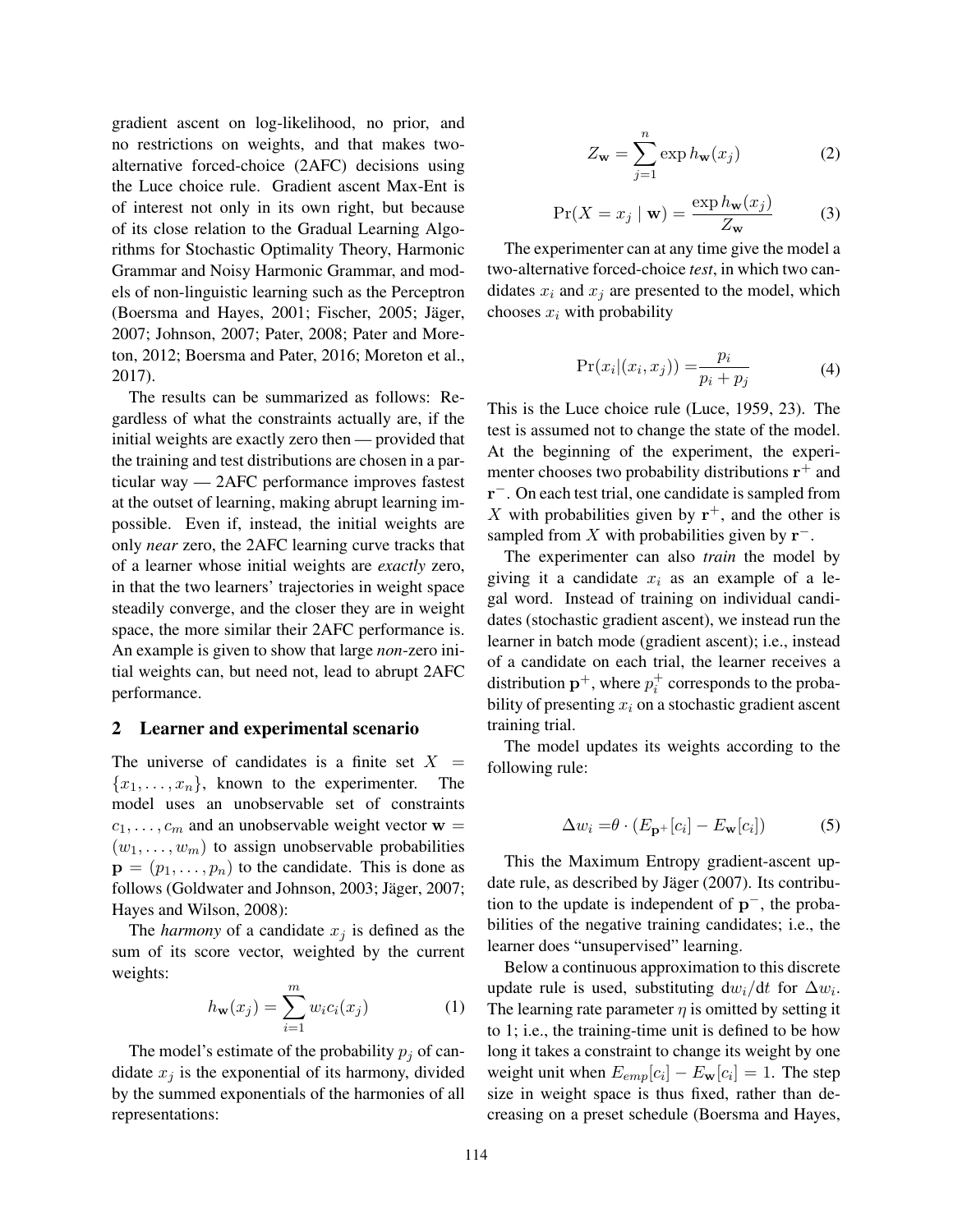2001) or adaptively (Boyd and Vandenberghe, 1999, Section 5.2.1).

In this paper, "abrupt" is used to mean that performance improves slowly at the outset of the experiment, then accelerates later (e.g., a sigmoid). Performance is expressed here as log-odds rather than proportion correct because (A) log-odds is more transparently related both to the learning model (Jäger, 2007) and to the statistical models fit to experimental results (Jaeger, 2008), and (B) proportion correct acts as a squashing function, reducing the visible influence of changing large weights and thus exaggerating the effect whose existence we are arguing for on other grounds.

## 3 Improvement in log-likelihood decelerates monotonically

We begin by establishing a result that is almost what we want:

**Proposition 1.** Let  $L(t) = \sum_{j=1}^{n} p_j^{\dagger} \log p_j(t)$  de*note the model's expectation of the log-likelihood of the empirical distribution at time* t *(Berger et al., 1996). Then* L(t) *is always increasing but never accelerating; i.e., for any*  $t \geq 0$ *,*  $dL/dt \geq 0$  *and*  $d^2L/dt^2 \leq 0.$ 

*Proof.* We convert the learner to its Replicator form (Moreton et al., 2017):

$$
\frac{\mathrm{d}}{\mathrm{d}t}\log p_i = (C^T C \mathbf{e})_j - \mathbf{p}^T C^T C \mathbf{e}
$$
 (6)

where C is the matrix<sup>1</sup> whose  $(i, j)$ -th entry is  $c_i(x_j)$ , and  $e = \mathbf{p}^+ - \mathbf{p}$ . Differentiating the definition of  $L(t)$  then yields

$$
\frac{dL}{dt} = \sum_{j=1}^{n} p_j^+ \frac{d}{dt} \log p_j
$$
  
\n
$$
= \sum_{j=1}^{n} p_j^+ ((C^T C \mathbf{e})_j - \mathbf{p}^T C^T C \mathbf{e})
$$
  
\n
$$
= (\mathbf{p}^+ - \mathbf{p})^T C^T C \mathbf{e}
$$
  
\n
$$
= \mathbf{e}^T C^T C \mathbf{e}
$$
  
\n
$$
= ||C\mathbf{e}||^2
$$
 (7)

<sup>1</sup>Note difference from familiar tableaus: *Rows* of C correspond to constraints, and *columns* to candidates.

(In this paper,  $\|\cdot\|$  is the usual Euclidean norm.) Since  $C^T C$  is positive semidefinite,  $dL/dt \geq 0$ . That confirms what we already know, since the learner does gradient ascent on L. The second derivative is

$$
\frac{d^2 L}{dt^2} = \frac{d}{dt} e^T C^T C e
$$
  
=  $2e^{CT} C \left(\frac{d}{dt} e\right)$   
=  $-2 \left( \sum_j p_j (C^T C e)_j^2 - \sum_j (p_j (C^T C e)_j)^2 \right)$   
=  $-2 \sum_j p_j (1 - p_j) (C^T C e)_j^2$  (8)

Since  $0 < p_j < 1$ , the sum is positive unless  $e = 0$ . Hence  $d^2L/dt^2 \leq 0$  — the log-likelihood is always increasing, but always more and more slowly, until it stops.  $\Box$ 

Regardless of the constraint set, initial state, target pattern, or model parameters, learning, measured as log-likelihood, only ever slows down. Abrupt, sigmoidal, or U-shaped  $L(t)$  curves are not possible. However, what the experiments measure is not log-likelihood, which depends only on the probability assigned by the model to the winners, but rather 2AFC performance, which depends in part on how it distributes probability among the losing candidates. The next section addresses that complication.

## 4 When initial weights are all zero, initial improvement bounds later improvement

In typical "artificial-language" experiments, the training and testing stimuli are, or approximate, random samples from the same distribution, and are presented to participants with equal frequency. We consider here a slightly more general possibility:

Proposition 2. *Suppose the experimenter chooses*  $\mathbf{p}^+$ ,  $\mathbf{r}^+$ *, and*  $\mathbf{r}^-$  such that at time  $t = 0$ *, we have* 

$$
\mathbf{p}^+ - \mathbf{p}(0) = \alpha(\mathbf{r}^+ - \mathbf{r}^-) \tag{9}
$$

*for some*  $\alpha > 0$ *. Let*  $\lambda_{+,-}$  *be the log-odds of a correct 2AFC response. Then at any time*  $t \geq 0$ *,*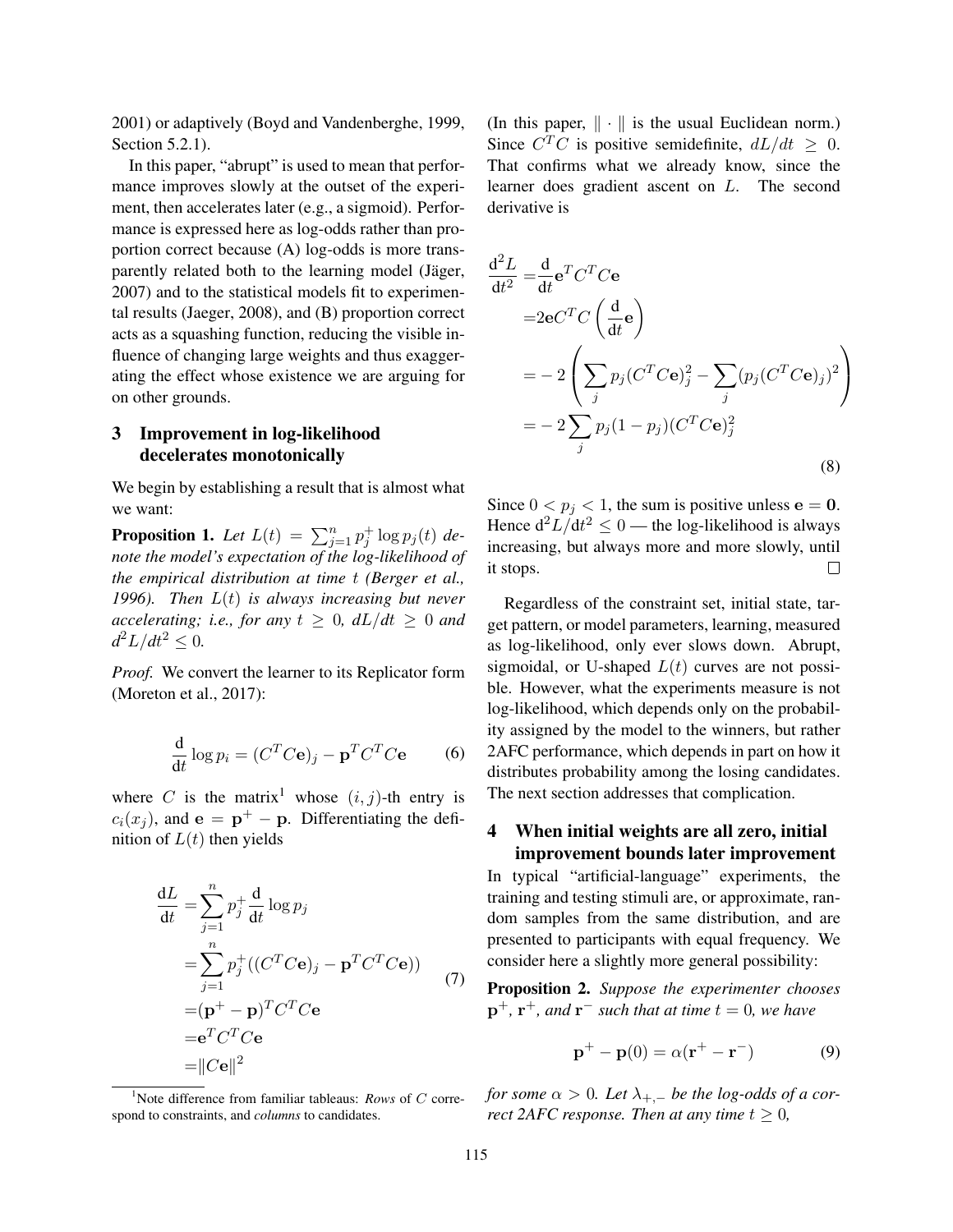$$
\frac{d}{dt} E_{\mathbf{w}}[\lambda_{+,-}] \Big|_{t} \le \frac{d}{dt} E_{\mathbf{w}}[\lambda_{+,-}] \Big|_{0} \qquad (10)
$$

*Proof.* For a given weight vector w, the expected harmony of a positive test candidate is

$$
E_{\mathbf{w},\mathbf{r}^+}[h_{\mathbf{w}}(x^+)] = \sum_j r_j^+ h_{\mathbf{w}}(x_j)
$$
  

$$
= \sum_j r_j^+ \left(\sum_i w_i c_i(x_j)\right)
$$
  

$$
= \sum_i w_i \left(\sum_j r_j^+ c_i(x_j)\right)
$$
  

$$
= \sum_i w_i E_{\mathbf{r}^+}[c_i]
$$
 (11)

i.e, the expected harmony of a positive test candidate is the weighted-by-the-weights sum of the average score on each constraint among positive test candidates. In terms of C, the matrix whose  $(i, j)$ -th entry is  $c_i(x_j)$ , we can write this as

$$
E_{\mathbf{w},\mathbf{r}+}[h_{\mathbf{w}}(x^+)] = \sum_i w_i (C\mathbf{r}^+)_i
$$
  
=
$$
\mathbf{w}^T C \mathbf{r}^+
$$
 (12)

The same holds, *mutatis mutandis*, for negative test candidates. For any test pair  $(x_i, x_j)$ , the logodds  $\lambda_{i,j}$  of choosing  $x_i$  is, by Equation 3, just the difference in harmony scores given the current weighting:

$$
\lambda_{i,j} = h_{\mathbf{w}}(x_i) - h_{\mathbf{w}}(x_j)
$$
 (13)

That gives us the following expression for the expected value of  $\lambda_{+,-}$ , the log-odds in favor of a correct test response:

$$
E_{\mathbf{w}}[\lambda_{+,-}] = E_{\mathbf{w}}[h_{\mathbf{w}}(x^+) - h_{\mathbf{w}}(x^-)]
$$
  
= 
$$
\sum_{i} w_i (E_{\mathbf{r}^+}[c_i] - E_{\mathbf{r}^-}[c_i])
$$
 (14)  
= 
$$
\mathbf{w}^T C(\mathbf{r}^+ - \mathbf{r}^-)
$$

We differentiate that to get

$$
\frac{d}{dt} E_{\mathbf{w}}[\lambda_{+,-}] = \sum_{i} \left(\frac{d}{dt} w_{i}\right) (C(\mathbf{r}^{+} - \mathbf{r}^{-}))_{i}
$$
\n
$$
= \left(\frac{d}{dt} \mathbf{w}\right)^{T} C(\mathbf{r}^{+} - \mathbf{r}^{-})
$$
\n(15)

By the update rule in Equation 5, we have

$$
\frac{\mathrm{d}}{\mathrm{d}t}w_i = (E_{\mathbf{p}^+}[c_i] - E_{\mathbf{w}}[c_i])\tag{16}
$$

If q is any probability distribution over the candidates  $X = \{x_1, \ldots, x_n\}$ , then  $C\mathbf{q}$  is a vector with m elements in which the *i*th element is  $E_{q}[c_i]$ , the expected score on Constraint  $c_i$  when a candidate is sampled from  $X$  under the distribution  $q$ . Hence

$$
\frac{\mathrm{d}}{\mathrm{d}t}\mathbf{w} = C(\mathbf{p}^+ - \mathbf{p})\tag{17}
$$

Substituting back into Equation 15 then yields

$$
\frac{\mathrm{d}}{\mathrm{d}t}E_{\mathbf{w}}[\lambda_{+,-}] = (C(\mathbf{p}^+ - \mathbf{p}))^T C(\mathbf{r}^+ - \mathbf{r}^-) \tag{18}
$$

Setting  $\mathbf{e} = \mathbf{p}^+ - \mathbf{p}$ , we have

$$
\frac{\mathrm{d}}{\mathrm{d}t} E_{\mathbf{w}}[\lambda_{+,-}] = \left( C \mathbf{e} \right)^T C (\mathbf{r}^+ - \mathbf{r}^-) \tag{19}
$$

Applying the Cauchy-Schwarz inequality to Equation 19 yields:

$$
\left| \frac{\mathrm{d}}{\mathrm{d}t} E_{\mathbf{w}}[\lambda_{+,-}] \right| \leq \| C \mathbf{e} \| \cdot \| C (\mathbf{r}^+ - \mathbf{r}^-) \| \qquad (20)
$$

with strict equality if and only if  $C(\mathbf{r}^+ - \mathbf{r}^-)$  is a scalar multiple of Ce. Because the experimenter chose  $\mathbf{p}^+, \mathbf{r}^+,$  and  $\mathbf{r}^-$  to satisfy the hypothesis in Equation 9,  $C(\mathbf{r}^+ - \mathbf{r}^-)$  is a scalar multiple of  $C**e**(0)$ , and so strict equality holds at  $t = 0$ :

$$
\left| \frac{\mathrm{d}}{\mathrm{d}t} E_{\mathbf{w}}[\lambda_{+,-}]|_{t=0} \right| = \| C \mathbf{e}(0) \| \cdot \| C(\mathbf{r}^+ - \mathbf{r}^-) \|
$$
\n(21)

From Proposition 1, we know that  $||C\mathbf{e}||$  de-<br>eases monotonically as t increases. Since creases monotonically as  $t$  increases.  $||C(\mathbf{r}^+ - \mathbf{r}^-)||$  is constant, the product is never bigger than at  $t = 0$ :

$$
\left| \frac{\mathrm{d}}{\mathrm{d}t} E_{\mathbf{w}}[\lambda_{+,-}] \right| \leq \| C \mathbf{e}(0) \| \cdot \| C(\mathbf{r}^+ - \mathbf{r}^-) \|
$$
\n
$$
\leq \left| \frac{\mathrm{d}}{\mathrm{d}t} E_{\mathbf{w}}[\lambda_{+,-}]|_{t=0} \right| \tag{22}
$$

 $\Box$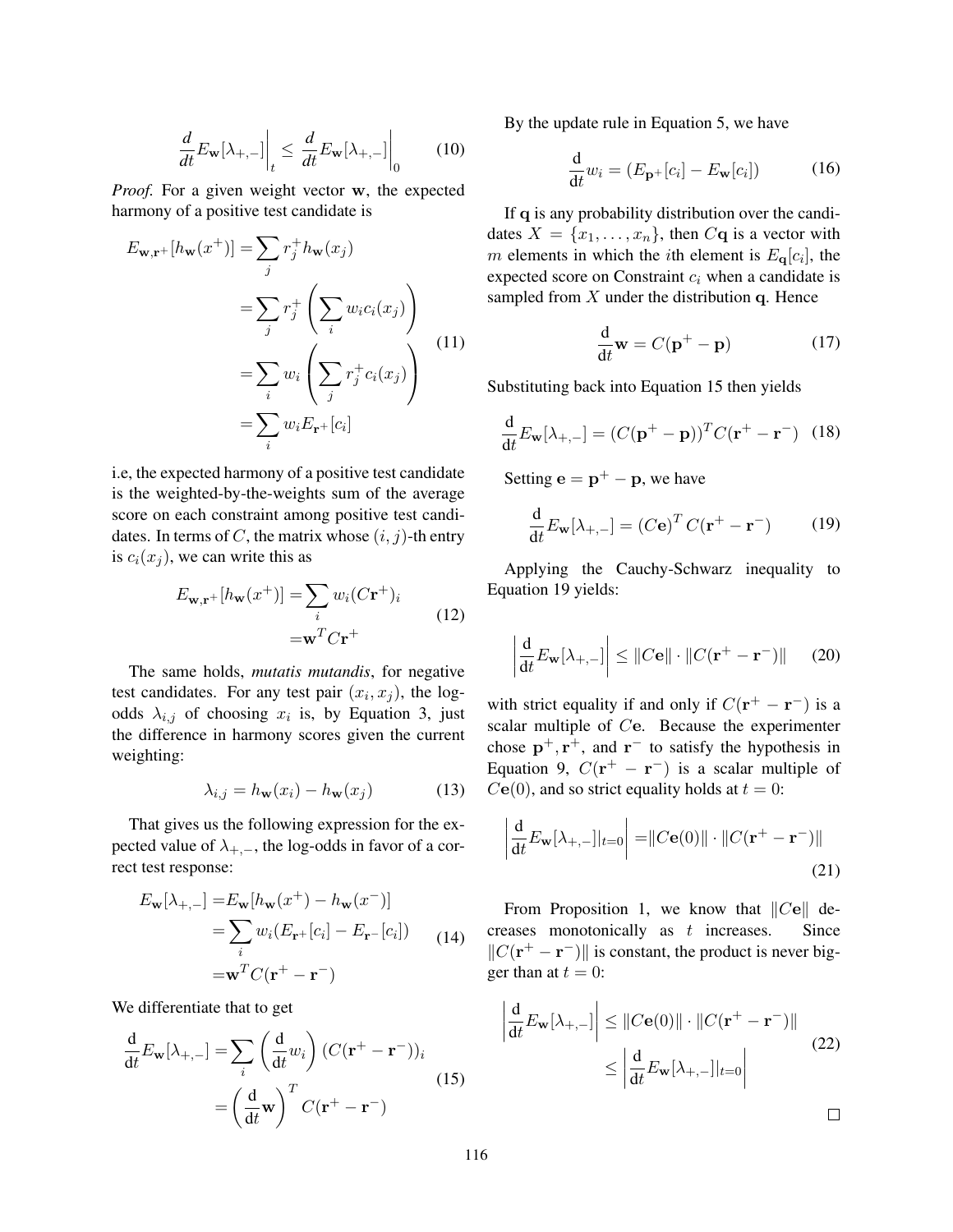In other words, if the learner starts with  $w = 0$ at  $t = 0$ , then 2AFC performance can't later on improve (or deteriorate) any faster than it did at  $t = 0$ . In particular, the abrupt learning curve of Figure 1 is impossible for such a learner.<sup>2</sup>

This result was checked numerically by simulation. Each replication of the simulation was done as follows:  $m$  and  $n$  were sampled uniformly from  $\{4, \ldots, 30\}$ . A probability s was sampled uniformly from the interval  $(0, 1)$ , and an  $m \times n$  constraint-bycandidate matrix  $C$  was generated by randomly setting each entry to 1 with probability s, else to 0. A random concept was generated by uniformly sampling an integer k from  $\{1, \ldots, m\}$ , and decreeing Candidates  $\{x_1, \ldots, x_k\}$  to be positive. The training and test distributions were set thus:  $p^+ = r^+ =$  $(1/k, \ldots, 1/k, 0, \ldots, 0)^T$ ;  $\mathbf{r}^- = (0, \ldots, 0, 1/(n (k), \ldots, 1/(n-k))^T$ . The learning rate  $\eta$  was set to 1/100,  $\mathbf{w}(0)$  was set to 0, and the learner was run for 300 update cycles. The change in the model's log-likelihood on each cycle was measured, and the index of the largest increase was recorded. Ten thousand such replications were run. The largest increase always occurred on the first cycle, as predicted.

## 5 Adjacent learning trajectories converge in weight space

In this section, we show that learning erases small perturbations in the state of the model: Two learners that now have slightly different weights will in the future draw closer and closer together. This is not altogether unexpected; after all, the learners are climbing the same convex hill, and eventually they will both arrive at the summit. But what if a small initial difference somehow leads to paths that diverge before converging, or causes one to lag further and further behind the other for a while? Fortunately, this is not the case.

Proposition 3. *Consider two otherwise identical learning simulations such that at a given time*  $t_1$ *, one is in state*  $\mathbf{w}(t_1)$  *and the other is in a nearby state*  $\mathbf{w}'(t_1)$ *. For any*  $t_2 > t_1$ *, we have*  $\|\mathbf{w}(t_2) \mathbf{w}'(t_2)\| \leq \|\mathbf{w}(t_1) - \mathbf{w}'(t_1)\|.$ 

*Proof.* The rate of change in the squared distance between the two learners in weight space at any time t is

$$
D = \frac{\mathrm{d}}{\mathrm{d}t} ||\mathbf{w} - \mathbf{w}'||^2 = 2(\mathbf{w} - \mathbf{w}')^T \frac{\mathrm{d}}{\mathrm{d}t} (\mathbf{w} - \mathbf{w}')
$$
  
= 2(\mathbf{w} - \mathbf{w}')^T (C\mathbf{e} - C\mathbf{e}')  
= -2(\mathbf{w} - \mathbf{w}')^T C(\mathbf{p} - \mathbf{p}')(23)

Since the harmonies of the candidates are the weighted sums of their constraint scores,

$$
(\mathbf{w} - \mathbf{w}')^T C = (\mathbf{h} - \mathbf{h}')^T
$$
 (24)

It will be convenient to set  $\gamma = h' - h$  and write

$$
D = 2\gamma^T (\mathbf{p} - \mathbf{p}')
$$
 (25)

We will show that D attains a local maximum at  $\gamma =$ 0, using the usual second-derivative test.

When  $w = w'$ ,  $\gamma = 0$ , and so of course  $D = 0$ . We now find the first and second partial derivatives of D with respect to the elements of  $\gamma$ , evaluated at  $\gamma = 0$ . From Equation 3, we have

$$
p_i' = \frac{e^{h_i + \gamma_i}}{\sum_k e^{h_k + \gamma_k}}
$$
(26)

The effect on  $p'$  of small changes in  $\gamma$  is given by the derivatives

$$
\frac{\partial}{\partial \gamma_i} p'_i = p'_i (1 - p'_i) \quad \text{and} \quad \frac{\partial}{\partial \gamma_i} p'_{j \neq i} = -p'_i p'_j \tag{27}
$$

Hence the first-order partials of  $D$  are

$$
\frac{\partial}{\partial \gamma_i} D = 2 \sum_k \frac{\partial}{\partial \gamma_i} \left( \gamma_k (p_k - p'_k) \right)
$$

$$
= 2 \left( p_i - p'_i - \gamma_i p'_i + p'_i \sum_k \gamma_k p'_k \right)
$$
(28)

These are all zero at  $\gamma = 0$ , since then  $p_i = p'_i$ . The second-order partials at  $\gamma = 0$  turn out (after considerable algebra, omitted here) to be

$$
\frac{\partial^2}{\partial \gamma_i^2}D = -4p_i(1-p_i) \tag{29}
$$

<sup>&</sup>lt;sup>2</sup>The rate of improvement is bounded above by a monotonically decreasing quantity (Equation 20), but that does not guarantee that the rate itself is monotonically decreasing. Hence, U-shaped curves are not excluded by this result. None were found in the simulations described on this page.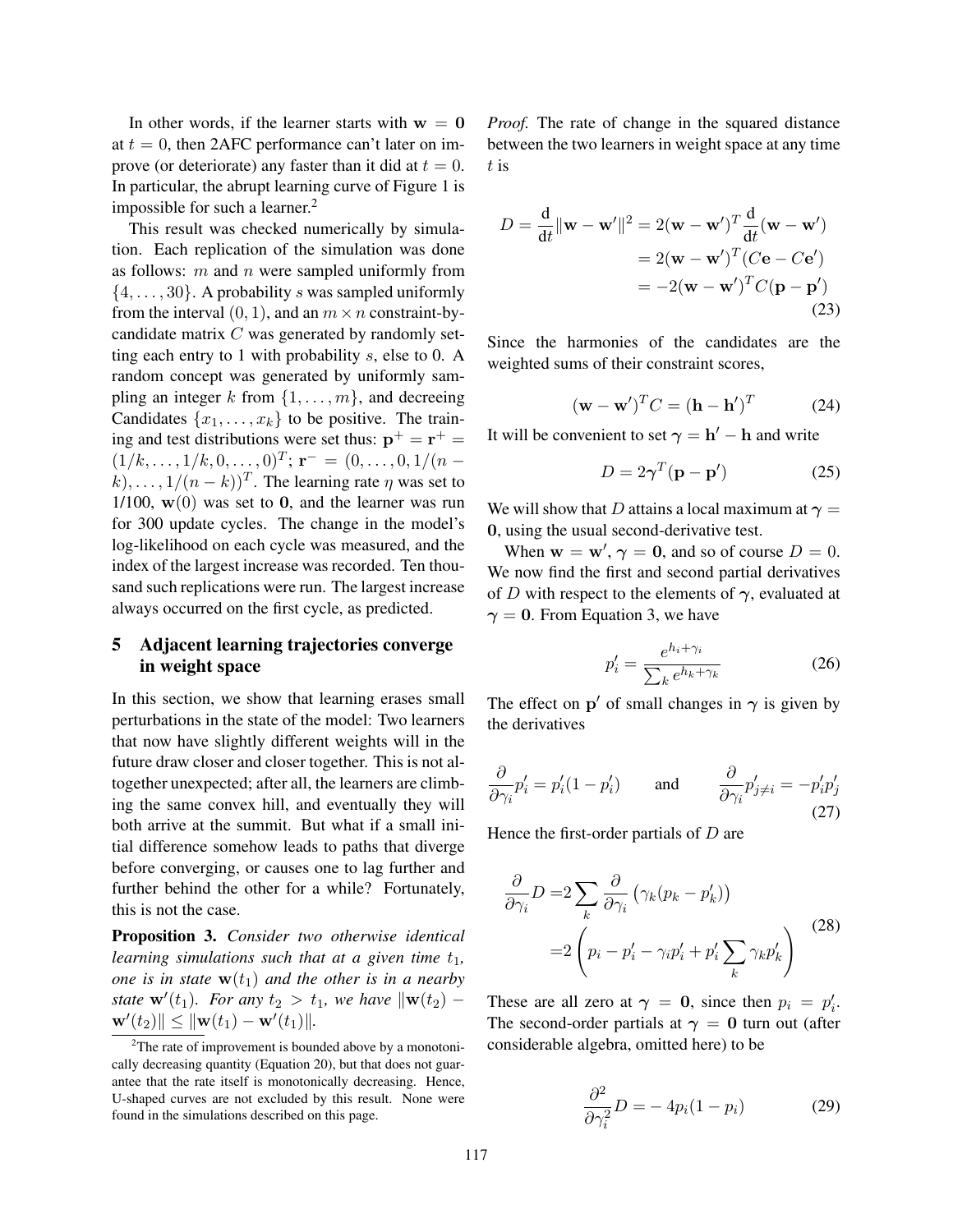and

$$
\frac{\partial^2}{\partial \gamma_i \partial \gamma_j} D = 4p_i p_j \tag{30}
$$

The Hessian matrix H of D at  $\gamma = 0$  is thus<sup>3</sup>

$$
H = -4(\text{diag}(\mathbf{p}) - \mathbf{p}\mathbf{p}^T) \tag{31}
$$

The row sums of  $H$  are all zero, the diagonal entries are all negative, and the off-diagonal entries are positive, so by the Gershgorin circle theorem (Horn and Johnson, 1985, 344–345), none of the eigenvalues of  $H$  are positive. We now show that exactly one of the eigenvalues is zero: Suppose  $Hx = 0$ . Then diag( $\mathbf{p}$ ) $\mathbf{x} = \mathbf{p}(\mathbf{p}^T \mathbf{x})$ , i.e., a scalar multiple of **p**. Consequently, for every i, it is true that  $p_i x_i =$  $p_i \mathbf{p}^T \mathbf{x}$ . We can cancel the  $p_i$ s to get  $x_i = \mathbf{p}^T \mathbf{x}$ , so  $\mathbf{x} = \mathbf{1}(\mathbf{p}^T \mathbf{x})$ . Hence, 1 is the *only* eigenvector whose eigenvalue is zero. The other eigenvalues are all negative.

Thus the value that D attains at  $\gamma = 0$  is a local maximum in every direction except along the line where  $\gamma$  is a scalar multiple of 1. We now show that along this line, D is constantly zero: Let  $\gamma = t\mathbf{1}$ . Then, from the original definition of  $D$  in Equation 25,  $D = 2t\mathbf{1}^T(\mathbf{p} - \mathbf{p}') = 2t(\mathbf{1}^T\mathbf{p} - \mathbf{1}^T\mathbf{p}') = 0$ . All derivatives of  $D$  along that line are therefore constantly zero.<sup>4</sup>

If w' differs by a small amount from w, then  $\gamma$ differs by a small amount from 0. The component of the difference along the line  $t1$  has no effect on  $D$ ; all other components make  $D$  negative. Since  $D$  is the rate of change in the squared distance between  $\mathbf{w}(t)$  and  $\mathbf{w}'(t)$ , that distance must be stable or decreasing over time. Thus for any  $t_2 > t_1$ , we have  $\|\mathbf{w}(t_2) - \mathbf{w}'(t_2)\| \leq \|\mathbf{w}(t_1) - \mathbf{w}'(t_1)\|$ , as claimed.

To check this result, the simulations from Section 4 were repeated, except this time the initial weights  $w(0)$  were not zero, but were sampled from a normal distribution (mean 0, s.d. 1). Then, for each of those 10,000 simulations, a perturbed mate was made by adding normally distributed noise (mean zero, s.d. 0.1) to  $w(0)$  to get  $w'(0)$ . The secondorder Taylor approximation to D around  $\gamma = 0$  is  $D \approx (1/2)\gamma^T H \gamma$ , where  $\gamma = C^T(\mathbf{w}' - \mathbf{w})$ . This was used to predict  $D$  on each of the 300 update steps for each pair. Results, shown in Figure 2, verify the accuracy of the approximation (and hence corroborate the analysis), and show that  $D$  was in every case negative, i.e., that each learner consistently converged with its mate over time.

Figure 2: Actual vs. predicted rate of convergence between pairs in weight space. Values have been multiplied by -1 so that logarithmic axes can be used. Each streak is one of  $N = 1000$ pairs (9,000 more omitted to reduce image size).



# 6 Similar initial weights imply similar 2AFC learning curves

A learner that starts with weights *near* 0 follows a trajectory that is close to, and convergent with, that of the learner that started *at* 0 (Proposition 3). 2AFC

<sup>&</sup>lt;sup>3</sup>The Hessian H is  $-4$  times the variance-covariance matrix of the multinomial distribution parametrized by p (Agresti 1990, 423; Chris Wiesen, p.c., 2017), i.e., the Max Ent distribution parametrized by  $w$ . Hence  $D$  is approximately a scalar multiple of the variance in the difference between the two learners in harmony, sampled under the distribution of the original learner.

<sup>&</sup>lt;sup>4</sup>Moving  $\gamma$  along the line 1t has the effect of adding the same fixed amount  $t$  to the harmony of every candidate. Doing that does not change the model's candidate-probability estimates ( $e^t$  cancels in the numerator and denominator of Equation 3), and so it also does not change the model's expectations of the constraint scores, and so it also does not change the update to the weights. Two learners whose weights differ by a multiple of 1 are indistiguishable by any experiment. That is a special case of a general consequence of Max-Ent/Replicator equivalence, which is that if two learners assign the same probabilities to all candidates at some time  $t$ , they will continue to do so at all later times if exposed to identical training data.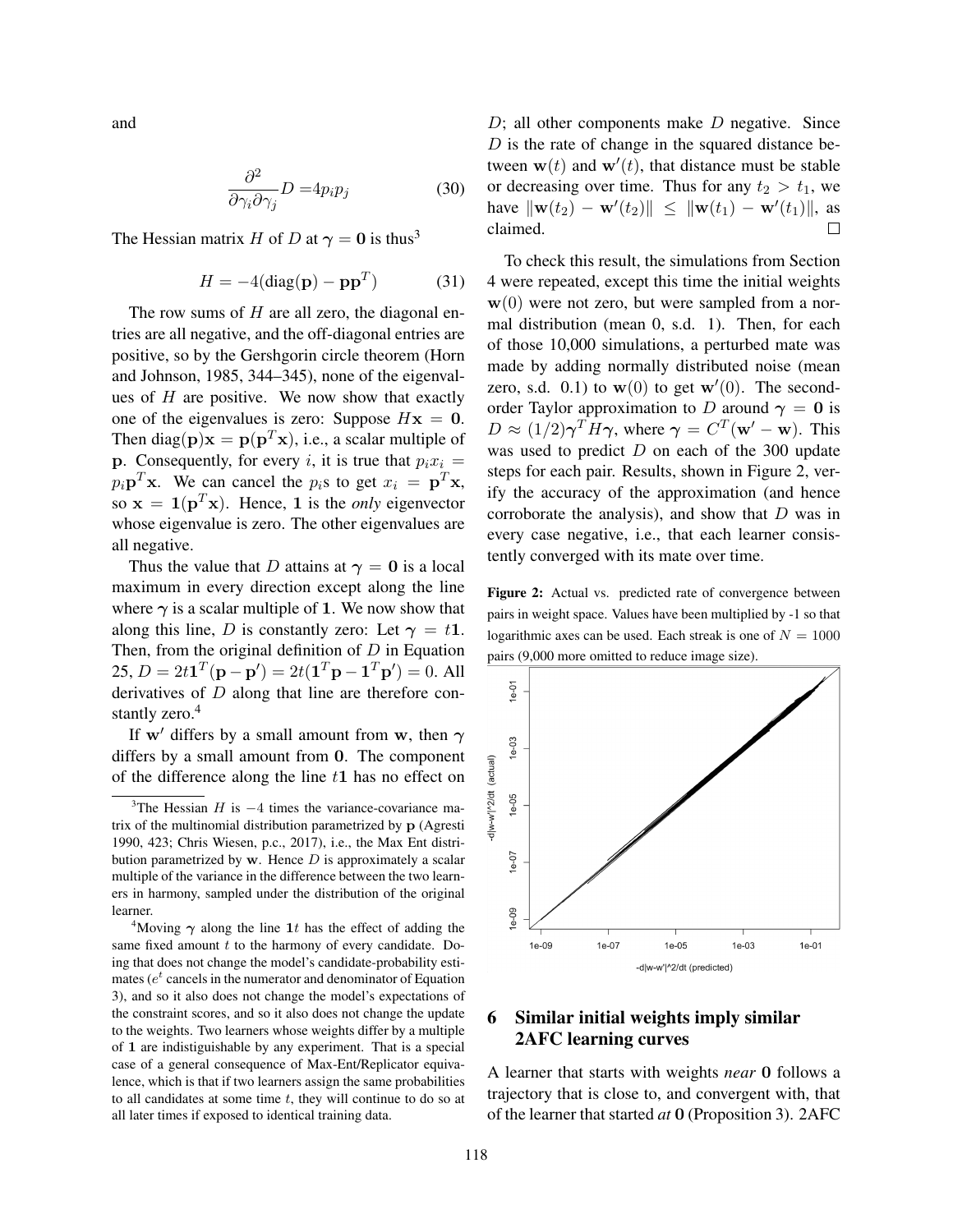performance in a learner that starts at 0 never improves faster than it did at  $t = 0$  (Proposition 2). Just how closely is the 2AFC learning curve of the near-0 learner tethered to the bounded learning curve of the at-0 learner?

**Proposition 4.** For any w and w', the difference  $\Delta\lambda(\mathbf{w},\mathbf{w}') = E_{\mathbf{w}'}[\lambda_{+,-}] - E_{\mathbf{w}}[\lambda_{+,-}]$  *is bounded*  $|b y | \Delta \lambda| \leq ||w' - w|| \sqrt{m} c_{range}$ , where  $c_{range}$  is the *largest absolute difference between any two entries in* C*.*

*Proof.* From Equation 14, the difference between the two learners in the expected log-odds of a correct test response is given by  $\Delta\lambda(\mathbf{w}, \mathbf{w}') = (\mathbf{w}' - \mathbf{w}')$  $\mathbf{w})^T C(\mathbf{r}^+ - \mathbf{r}^-)$ . By Cauchy-Schwarz, this is no greater than  $\|\mathbf{w}' - \mathbf{w}\| \|C(\mathbf{r}^+ - \mathbf{r}^-)\|$ . Each entry in  $C(\mathbf{r}^+ - \mathbf{r}^-)$  is the difference between the average scores of the positive versus negative test stimuli on one of the constraints, which is at most  $c_{\text{range}}$ . Thus  $||C(\mathbf{r}^+ - \mathbf{r}^-)|| \leq \sqrt{m}c_{\text{range}}.$  $\Box$ 

Since  $\|\mathbf{w}'(t) - \mathbf{w}(t)\| \leq \|\mathbf{w}'(0) - \mathbf{w}(0)\|$  by Proposition 3, the 2AFC learning curve of a learner that started at  $\mathbf{w}'(0) \neq \mathbf{0}$  cannot stray further than  $\|\mathbf{w}'(0)\|\sqrt{m}c_{\text{range}}$  from one that started at 0.

In actual practice, the experimenter will often divide the candidates into positive and negative test sets in a controlled way, so that the two sets receive, on average, the same score from all but some small number  $m^*$  of the m constraints, which we can suppose are Constraints  $c_1$  through  $c_{m^*}$ . Since the *i*th entry of  $C(\mathbf{r}^+ - \mathbf{r}^-)$  is the average difference between the positive and the negative test sets in their score on the *i*th constraint, all but the first  $m^*$  of the entries will be as close to zero as the experimenter is able to arrange. In that case, we can truncate  $w, w',$ and C to their first  $m^*$  entries or rows, tightening the bound to  $|\Delta\lambda| \leq ||\mathbf{w}'^* - \mathbf{w}^*||\sqrt{m^*c_{\text{range}}^*}$ .

**Proposition 5.** Let  $M = \max_i ||C_i||$  be the norm *of the row of* C with the largest norm, and let  $R =$  $\max_i |C_i, \mathbf{1}|$  *be the largest absolute row sum in C. Then the difference between the initial rate of 2AFC improvement of a learner that starts at*  $w = 0$  *and one that starts at*  $w'$  *near* 0 *is bounded by* 

$$
|d\Delta\lambda/dt|_{\mathbf{w}=\mathbf{0}} \le ||\mathbf{w}'|| \left(\frac{M^2}{n} + \frac{R^2}{n^2}\right) m\sqrt{m^*}c_{range}
$$
\n(32)

*Proof.* Use Equation 19, approximating  $p' - p \approx$  $JC^T(\mathbf{w}'-\mathbf{w})$ , where  $J_{i,j} = \partial p_i/\partial \gamma_j$  is the Jacobian of  $\mathbf{p}'$  as a function of  $\boldsymbol{\gamma}.$  From Equation 27 it follows that  $J = \text{diag}(\mathbf{p}) - \mathbf{p}\mathbf{p}^T$  (i.e.,  $J = -H/4$ ; see Eqn. 31). Then

$$
|\mathbf{d}\Delta\lambda/\mathbf{d}t| \approx |(\mathbf{w}' - \mathbf{w})^T CJC^T C(\mathbf{r}^+ - \mathbf{r}^-)|
$$
  
\n
$$
\leq ||(\mathbf{w}' - \mathbf{w})^T|| ||CJC^T|| ||C(\mathbf{r}^+ - \mathbf{r}^-)||
$$
\n(33)

where  $\|\cdot\|$ , for matrices, is the operator norm, the maximum factor by which the matrix can stretch a vector (Strang, 1980, 284). Since  $CJC^T$  is symmetric, its operator norm is simply its largest eigenvalue, which is no larger than  $ma$ , where  $a = \max_{i,j} |(CJC^T)_{i,j}|$  (Zhan, 2006, Corollary 2). What is  $a$ ?

For  $w = 0$ , we have  $J = \frac{1}{n}$  $\frac{1}{n}I - \frac{1}{n^2}\mathbf{1}\mathbf{1}^T$ , so  $CJC^T = \frac{1}{n}CC^T - \frac{1}{n^2}C\mathbf{1}\mathbf{1}^T C^T$ . Then

$$
\left| \frac{1}{n} (CC^T)_{i,j} \right| = \frac{1}{n} |C_{i,\cdot} \cdot C_{j,\cdot}|
$$
  

$$
\leq \frac{1}{n} \max_i |C_{i,\cdot} \cdot C_{i,\cdot}|
$$
(34)  

$$
\leq \frac{1}{n} M^2
$$

Likewise,

$$
\left| \frac{1}{n^2} C \mathbf{1} \mathbf{1}^T C^T \right| \leq \frac{1}{n^2} \max_{i,j} |(C \mathbf{1})_i \cdot (C \mathbf{1})_j|
$$
  

$$
\leq \frac{1}{n^2} \max_i (C \mathbf{1})_i^2 \tag{35}
$$
  

$$
\leq \frac{1}{n^2} R^2
$$

Hence

$$
a = \max_{i,j} |(CJC^T)_{i,j}| \le \frac{1}{n}M^2 + \frac{1}{n^2}R^2 \tag{36}
$$

and so, since  $\|CJC^T\| \leq ma$ ,

$$
||CJC^{T}|| \le m\left(\frac{1}{n}M^{2} + \frac{1}{n^{2}}R^{2}\right) \qquad (37)
$$

Substituting  $||C(\mathbf{r}^+ - \mathbf{r}^-)|| \leq \sqrt{m^{\star}} c_{\text{range}}$  from the discussion of Proposition 4 completes the proof.  $\square$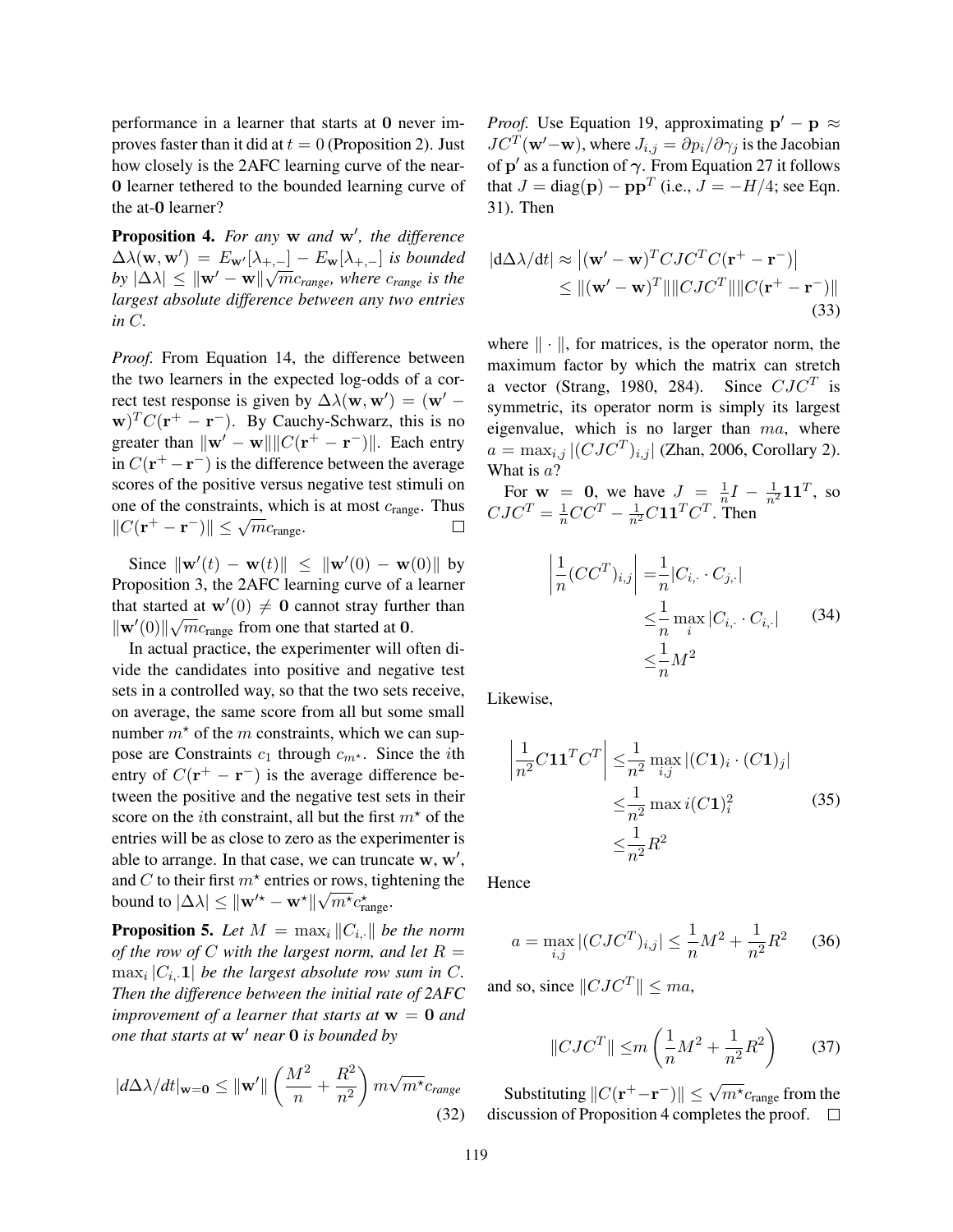A row of C corresponds to a constraint, each entry being the score that that constraint gives to one candidate. Since all of those scores are less than  $c_{\text{max}}$ (the largest absolute value of any element in  $C$ ), we have  $M^2 \leq nc_{\text{max}}^2$  and  $R^2 \leq (nc_{\text{max}})^2$ . Hence

$$
|\mathrm{d}\Delta\lambda/\mathrm{d}t|_{\mathbf{w}=\mathbf{0}} \le ||\mathbf{w}'||m\sqrt{m^{\star}}c_{\text{max}}^2c_{\text{range}} \qquad (38)
$$

This is a worst-case estimate, based on very weak hypotheses about  $C$  and on the blunt instrument of the vector and matrix norms, which ignore exploitable structure. Stronger hypotheses permit improvment. For example, suppose  $C$  is binary, and let  $d_i = \frac{1}{n}C$ 1 be the proportion of 1's in Row *i*. Each entry  $(CC^T)_{i,j}$  is the number of 1's that appear in the same column in Rows  $i$  and  $i$ , and hence is at most the smaller of the two row sums, so  $\frac{1}{a^n}(CC^T)_{i,j} \leq \min\{d_i, d_j\}$ . Each entry  $(C11^TC^T)_{i,j}$  is the product of the row sums of Rows *i* and *j*, so  $\frac{1}{n^2} (C \mathbf{1} \mathbf{1}^T C^T)_{i,j} = d_i d_j$ . Consequently,

$$
a = \max_{i,j} |(CJC^T)_{i,j}| \le \min\{d_i, d_j\} - d_i d_j
$$
  

$$
\le \min\{d_i(1 - d_j), d_j(1 - d_i)\}
$$
  

$$
\le 1/4
$$
 (39)

To justify this last step, suppose without loss of generality that  $d_i(1 - d_i) \leq d_i(1 - d_i)$ . Then  $a^2 = (d_i(1-d_j))^2 \leq d_i(1-d_j)d_j(1-d_i) =$  $d_i(1-d_i)d_j(1-d_j) \leq (1/4)(1/4)$ , so unsquaring on both sides yields  $a \leq 1/4$ . It follows that

$$
|\mathrm{d}\Delta\lambda/\mathrm{d}t|_{\mathbf{w}=\mathbf{0}} \le ||\mathbf{w}'|| \frac{1}{4} m \sqrt{m^{\star}} \tag{40}
$$

Suppose further that the entries of  $C$  are modelled as i.i.d. Bernoulli trials with  $Pr(C_{i,j} = 1) = s$ . Then  $M^2 = \max_i \sum_{j=1}^n C_{i,j}^2 = \sum_{j=1}^n |C_{i,j}| = R$ . If  $n$  is large, the row sums are approximately samples from a normal distribution with mean ns and standard deviation  $\sqrt{ns(1-s)}$ . The expected value of the maximum of a sample of size  $m$  from the standard normal distribution  $N(0, 1)$  is approximately  $\sqrt{2 \log m}$  (Cramér, 1946, 374). Hence  $E[M^2] =$  $E[R] = (ns + \sqrt{ns(1-s)2 \log m})$ . As  $n \to \infty$ ,  $E[M^2]/n \to s$ , while  $E[R^2]/n^2 = (E[R]/n)^2 =$ 

 $(E[M^2]/n)^2 \rightarrow s^2$ . Thus  $||(CJC^T)|| \rightarrow (s +$  $s^2$ ) $m = s(1 + s)m$ , and  $c_{\text{max}} = c_{\text{range}} = 1$ , so from Equation 40, we have

$$
E\left[|\mathbf{d}\Delta\lambda/\mathbf{d}t|\mathbf{w}=\mathbf{0}\right] \leq \|\mathbf{w}'\|m\sqrt{m^*}\min\left\{\frac{1}{4}, s(1+s)\right\}
$$
\n(41)

Equation 41 was checked against 10,000 simulations, generated as described in Section 4. The yoked pairs consisted of one learner that started at  $\mathbf{w}(0) = \mathbf{0}$ , and one that started at  $\mathbf{w}'(0)$  with entries sampled from a normal distribution with mean 0 and standard deviation 0.1. In calculating the bound,  $m^*$ was set equal to  $m$ . The actual value was always less than the bound, with the minimum difference being 0.01405. The bound was usually a substantial overestimate, the median difference being 5.372 and the maximum 30.51. In the subset where the nearzero learner's initial performance was near chance  $(|\lambda'(0)| \leq 1/10)$  and initial improvement was near zero ( $|d\lambda'/dt| \le 1/10$ ), a total of 1075 cases, the bound proved much tighter, overestimating by a median of 0.591 and a maximum of 0.998. These cases tended to have either small  $m$  or extreme  $s$ .

#### 7 Putting the bounds together

One way that these bounds might be applied in practice is as follows. Suppose we hypothesize that the learner's initial weights  $w'(0)$  are such that  $\|\mathbf{w}'(0)\| \leq w$ , and we experimentally measure initial performance to be  $\lambda'(0) = 0$  and the initial improvment rate to be  $d\lambda/dt(0) = 0$ . Proposition 5 then gives us a bound — call it  $b$  — on the initial improvement rate for an otherwise identical learner with  $w(0) = 0$ . By Proposition 2, the slope of the hypothetical 0-learner's 2AFC curve  $\lambda(t)$  never exceeds b. That curve would have started at  $\lambda(0) = 0$ , since  $w(0) = 0$  makes all candidates equally harmonic. Hence the hypothetical 0-learner's 2AFC curve is bounded by  $\lambda(t) \leq bt$ . By Proposition 3, the observed and hypothetical learner converge in weight space, which by Proposition 4 means that  $\lambda'(t) \leq bt + w\sqrt{m^*c_{\text{range}}}$ . Conversely, if  $\lambda'(t)$  ever exceeds this value, we know that  $w'(0)$  must have been more than  $w$ , contrary to hypothesis.<sup>5</sup>

<sup>&</sup>lt;sup>5</sup>We also have to assume that the experiment has sufficient time resolution that learning cannot begin with an undetectably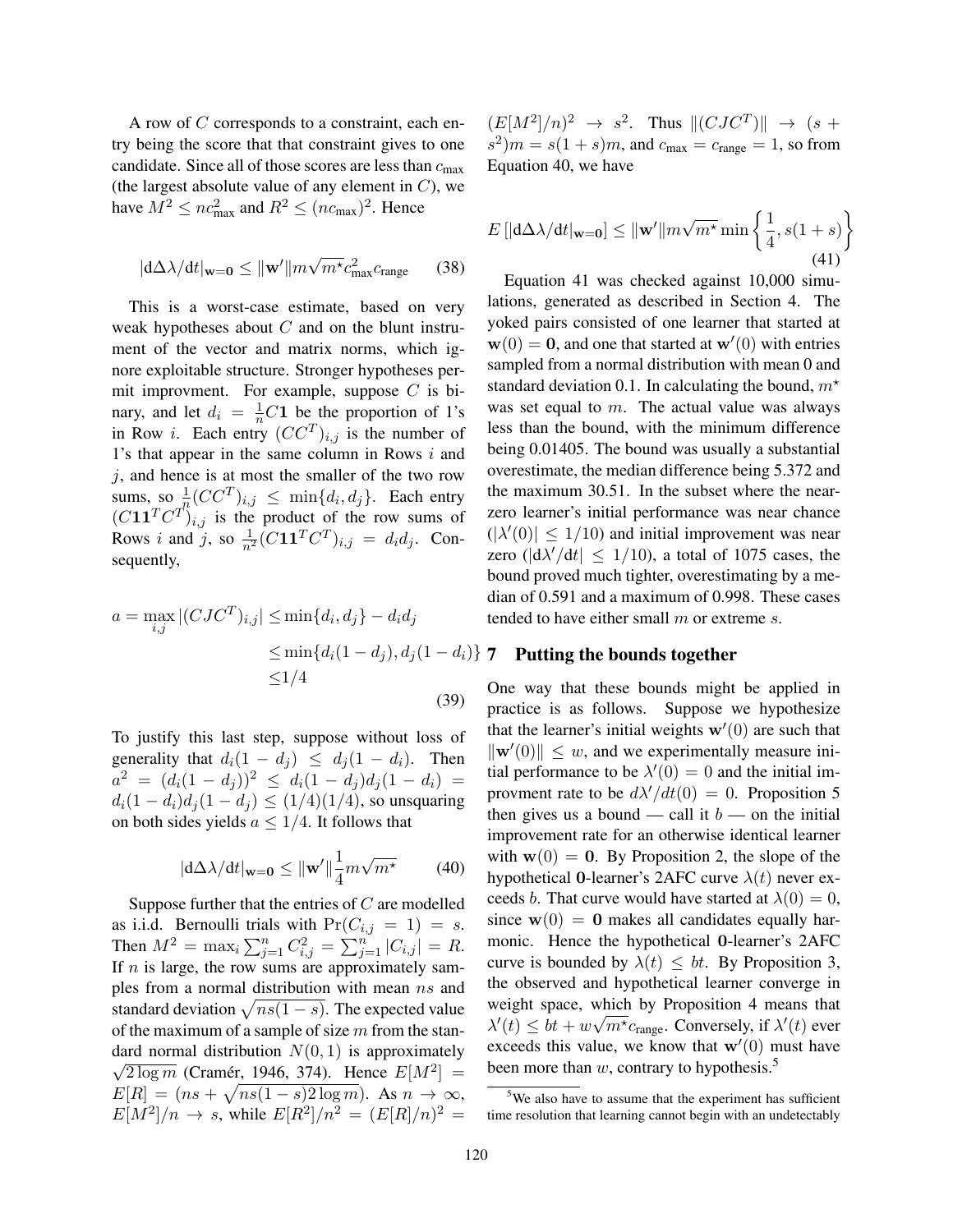# 8 When initial weights are far from zero, 2AFC performance can accelerate

If the initial weights are far from 0, then even a simple constraint set can yield abrupt learning. For  $n = 4$ , let  $C = I_4$ , the identity matrix of order 4 (i.e., 4 candidates, 4 constraints, each constraint gives a 1 to just one candidate). If we set  $w(0) =$  $(x, -x, 0, 0)^T$ ,  $\mathbf{p}^+ = \mathbf{r}^+ = (1/2, 1/2, 0, 0)^T$ , and  $\mathbf{r}^- = (0,0,1/2,1/2)^T$ , the 2AFC curve starts out flat at 0 and stays that way (longer the bigger  $x$  is), then starts climbing rapidly as shown in the black curve on Figure 3.

Figure 3: 2AFC learning curves for  $n = 4$ ,  $C = I_4$ , and  $\mathbf{w}_0 = (6, -6, 0, 0)^T$  (black curve) or  $(6, -6, 6, -6)^T$  (gray curve), with  $p^+ = r^+ = (1/2, 1/2, 0, 0)^T$ , and  $r^- =$  $(0, 0, 1/2, 1/2)^T$ . Other parameters:  $\eta = 1/100$ .



The idea behind this construction is that initially, every negative candidate is much less probable than half of the positive candidates, and much more probable than the other half, so that the outcome of a 2AFC trial is 50% likely to be correct (0 logits). The learner then spends ages laboriously hauling up the low-frequency half of the positive candidates, and letting down the negative candidates, until the lowfrequency positive candidates finally start winning a

noticeable number of 2AFC competitions. The construction can be carried out for any  $C$  that makes it possible to sandwich the initial probabilities of the positive (negative) candidate between those of the negative (positive) ones by artful choice of  $w(0)$ .

# 9 Discussion

Since abrupt learning has been observed in human phonological acquisition in nature Smith (1973); Macken and Barton (1978); Vihman and Velleman (1989); Barlow and Dinnsen (1998); Levelt and van Oostendorp (2007); Gerlach (2010); Guy (2014) and in the lab Moreton and Pertsova (2016), the question of when a gradual learning *rule* translates into gradual learning *performance* is pertinent. For the learner and experimental paradigm studied here, transfer from UG or from previous learning is a necessary condition for abruptness. This result spawns many further questions, among them:

 $\triangleright$  The non-abrupt gray curve in Figure 3 shows that not just any set of large non-zero initial weights, paired with just any training and test distribution, leads to abrupt learning in the model. Which ones do? What are the most general sufficient conditions? Phonological theory offers many proposals about the initial state of L1 or L2 learning (e.g., Demuth (1995); Gnanadesikan (1995); Smolensky (1996); Pater (1997); Broselow et al. (1998); Boersma and Levelt (2000); Curtin and Zuraw (2002); Hayes (2004); Wilson (2006); Hayes et al. (2009); Jesney and Tessier (2011); White (2014)); what predictions follow for abruptness?

 $\triangleright$  In human learners, is abrupt learning associated with transfer of constraint weights from UG, L1, or previous training in the lab? What is going on during apparent initial stagnation? Does it actually consist of steady *un*learning of a pre-existing grammar?

 $\triangleright$  Do the present results extend to other learners that are algorithmically related to this one? That is a sizable class, including not only elaborations of Max Ent gradient ascent, but also the Gradual Learning Algorithms for Stochastic OT and Harmonic Grammar (recent reviews: Boersma and Pater (2016); Pater (2016); Jarosz (2016)). Abrupt learning has been seen in some of them (see Introduction above). Differences in the conditions under which they admit abrupt learning may provide a hitherto unused way to them empirically.

brief but huge improvment rate that would satisfy the hypothesis of Proposition 2 and thus allow later unexpected sudden improvement.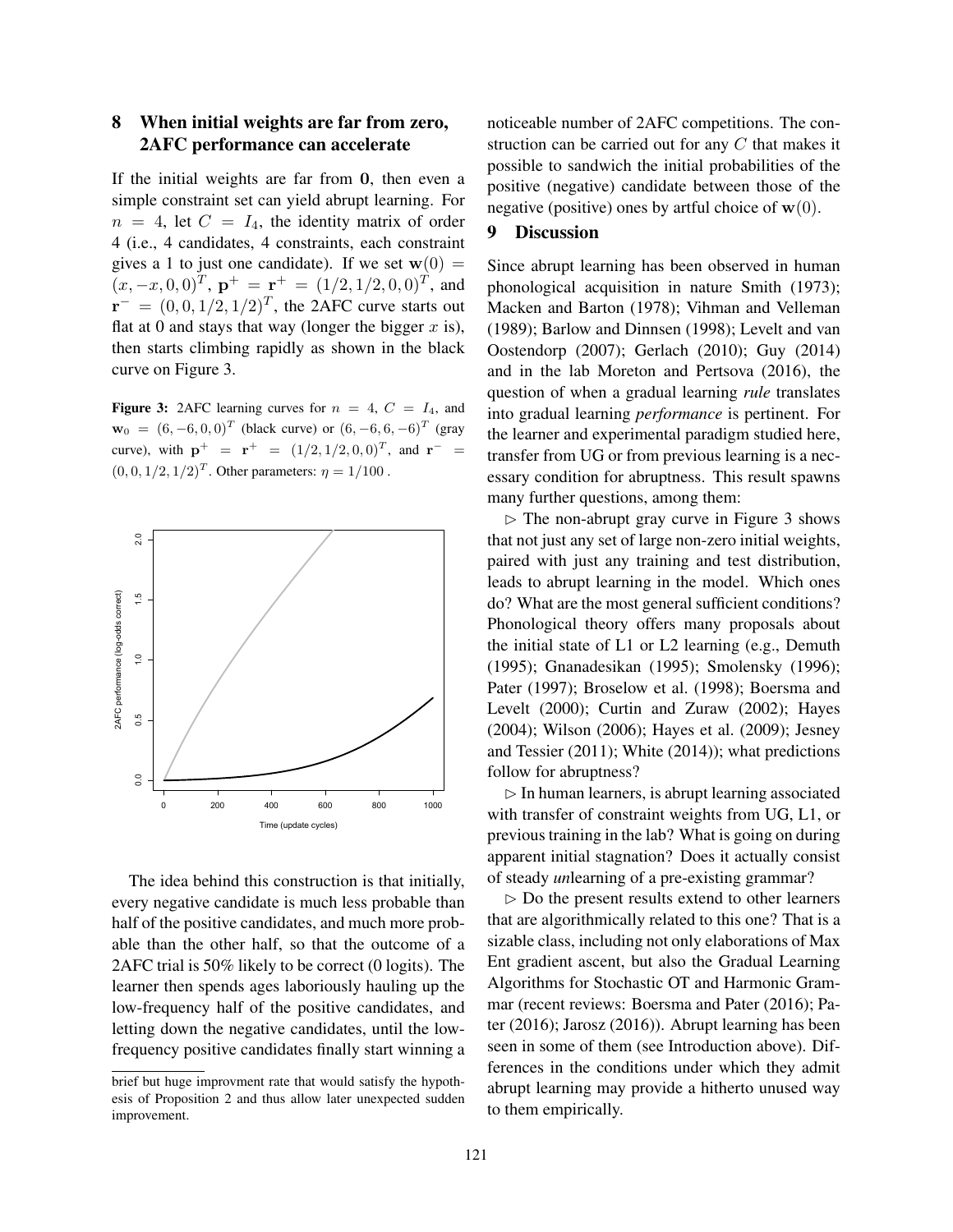### **References**

- Agresti, A. (1990). *Categorical data analysis*. New York: Wiley Interscience.
- Ashby, F. G., L. A. Alfonso-Reese, A. U. Turken, and E. M. Waldron (1998). A neuropsychological theory of multiple systems in category learning. *Psychological Review 105*(3), 442–481.
- Barlow, J. A. and D. A. Dinnsen (1998). Asymmetrical cluster development in a disordered system. *Language Acquisition 7*(1), 1–49.
- Berger, A. L., S. A. Della Pietra, and V. J. Della Pietra (1996). A maximum entropy approach to natural language processing. *Computational Linguistics 22*(1), 39–71.
- Boersma, P. (1998). *Functional Phonology: formalizing the interactions between articulatory and perceptual drives*. Ph. D. thesis, University of Amsterdam.
- Boersma, P. and B. Hayes (2001). Empirical tests of the Gradual Learning Algorithm. *Linguistic Inquiry 32*, 45–86.
- Boersma, P. and C. Levelt (2000). Gradual constraint-ranking learning algorithm predicts acquisition order. In *Proceedings of Child Language Research Forum 30*, Stanford, California, pp. 229–237.
- Boersma, P. and J. Pater (2016). Convergence properties of a gradual learning algorithm for Harmonic Grammar. In J. J. McCarthy and J. Pater (Eds.), *Harmonic Grammar and Harmonic Serialism*, pp. 389–434. Sheffield, England: Equinox.
- Boyd, S. and L. Vandenberghe (1999). *Convex optimization*. Cambridge University Press.
- Broselow, E., S.-I. Chen, and C. Wang (1998). The emergence of the unmarked in second language phonology. *Studies in Second Language Acquisition 20*, 261–280.
- Cramér, H. (1946). Mathematical methods of statis*tics*. Princeton, New Jersey: Princeton University Press.
- Curtin, S. and K. R. Zuraw (2002). Explaining constraint demotion in a developing system. In B. Skerabela, S. Fish, and A. H.-J. Do (Eds.), *Papers from the 26th Boston University Conference on Language Development (BUCLD 26)*, Somerville, pp. 118–129. Cascadilla Press.
- Demuth, K. (1995). Markedness and the develop-

ment of prosodic structure. In J. Beckman (Ed.), *Proceedings of the 25th Meeting of the North-East Linguistics Society*, Amherst, Mass., pp. 13–26. Graduate Linguistics Students Association.

- Elman, J. L., E. A. Bates, M. H. Johnson, A. Karmiloff-Smith, D. Parisi, and K. Plunkett (1996). *Rethinking innateness*. Cambridge, Massachusetts: MIT Press.
- Fischer, M. (2005). A Robbins-Monro type learning algorithm for an entropy maximizing version of Stochastic Optimality Theory. Master's thesis, Humboldt-Universität, Berlin.
- Gerlach, S. R. (2010). *The acquisition of consonant feature sequences: harmony, metathesis, and deletion patterns in phonological development*. Ph. D. thesis, University of Minnesota.
- Gnanadesikan, A. (1995, October). Markedness and faithfulness constraints in child phonology. Manuscript # 67, Rutgers Optimality Archive (roa.rutgers.edu).
- Goldwater, S. J. and M. Johnson (2003). Learning OT constraint rankings using a maximum entropy model. In J. Spenader, A. Erkisson, and O. Dahl (Eds.), *Proceedings of the Stockholm Workshop on Variation within Optimality Theory*, pp. 111– 120.
- Guy, G. R. (2014). Linking usage and grammar: generative phonology, exemplar theory, and variable rules. *Lingua 142*, 57–65.
- Hayes, B. (2004). Phonological acquisition in Optimality Theory: the early stages. In R. Kager, J. Pater, and W. Zonneveld (Eds.), *Constraints in phonological acquisition*, Chapter 5, pp. 158– 203. Cambridge, England: Cambridge University Press.
- Hayes, B. and C. Wilson (2008). A Maximum Entropy model of phonotactics and phonotactic learning. *Linguistic Inquiry 39*(3), 379–440.
- Hayes, B., K. Zuraw, P. Siptár, and Z. Londe (2009). Natural and unnatural constraints in Hungarian vowel harmony. *Language 85*(4), 822–863.
- Horn, R. A. and C. R. Johnson (1985). *Matrix analysis*. Cambridge, England: Cambridge University Press.
- Jaeger, T. F. (2008). Categorical data analysis: away from ANOVAs (transformation or not) and towards logit mixed models. *Journal of Memory and Language 59*, 434–446.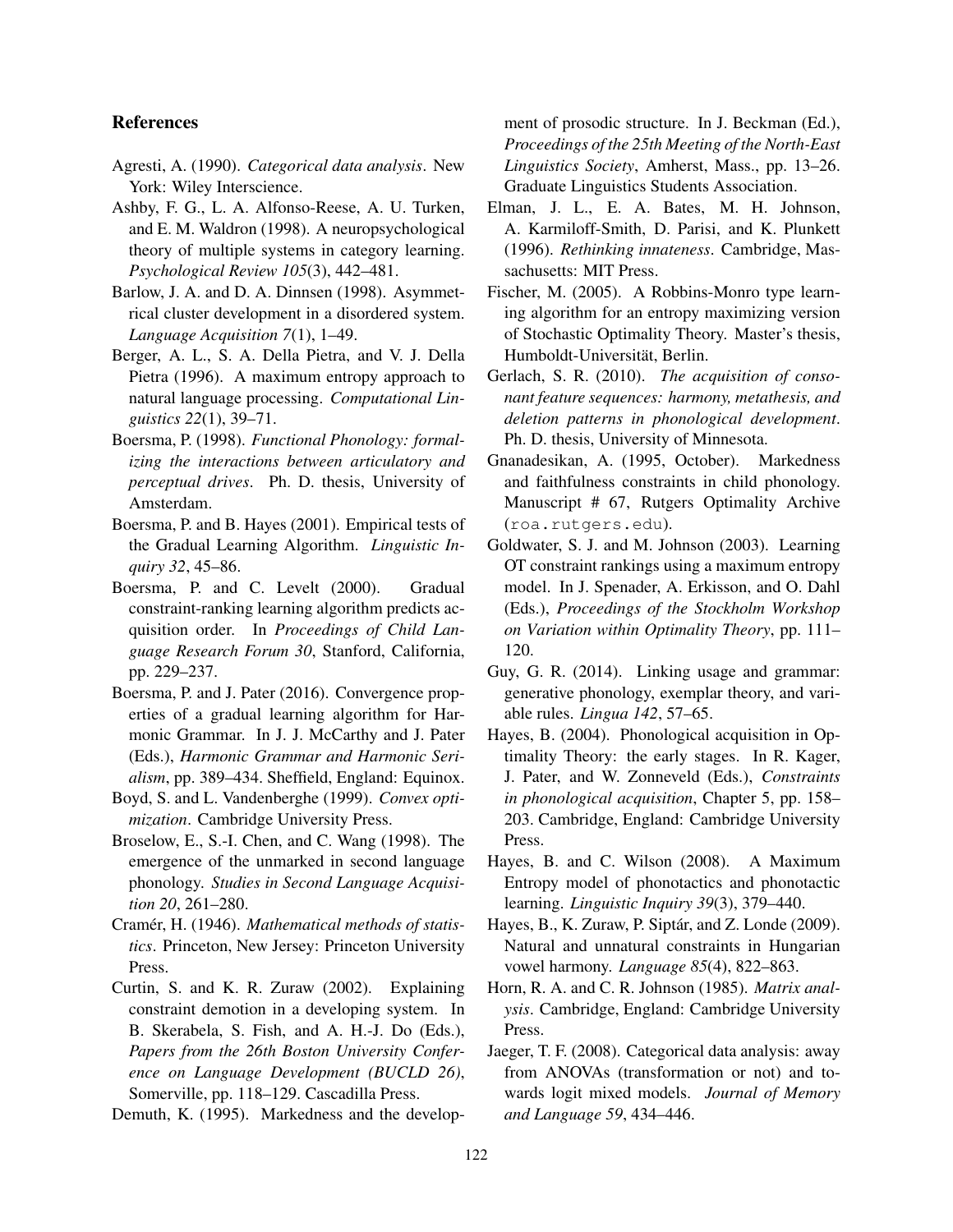- Jäger, G. (2007). Maximum Entropy models and Stochastic Optimality Theory. In J. Grimshaw, J. Maling, C. Manning, J. Simpson, and A. Zaenen (Eds.), *Architectures, rules, and preferences: a festschrift for Joan Bresnan*, pp. 467–479. Stanford, California: CSLI Publications.
- Jarosz, G. (2016). Learning with violable constraints. To appear in: Jeff Lidz, William Snyder, and Joe Pater (eds.), *The Oxford handbook of developmental linguistics*. Oxford, England: Oxford University Press.
- Jesney, K. (2016). On the relationship between learning sequence and rate of acquisition. In G. lafur Hansson, A. Farris-Trimble, K. McMullin, and D. Pulleyblank (Eds.), *Proceedings of the Annual Meeting on Phonology 2015*, Volume 3. Linguistic Society of America.
- Jesney, K. and A.-M. Tessier (2011). Biases in Harmonic Grammar: the road to restrictive learning. *Natural Language and Linguistic Theory 29*(1), 251–290.
- Johnson, M. (2007, November). A gentle introduction to Maximum Entropy models and their friends. Slides from a talk, accessed at web.science.mq.edu.au/ on 2013 August 6.
- Kurtz, K. J., K. R. Levering, R. D. Stanton, J. Romero, and S. N. Morris (2013). Human learning of elemental category structures: revising the classic result of Shepard, Hovland, and Jenkins (1961). *Journal of Experimental Psychology: Learning, Memory, and Cognition 39*(2), 552–572.
- Levelt, C. and M. van Oostendorp (2007). Feature co-occurrence constraints in L1 acquisition. *Linguistics in the Netherlands 24*(1), 162–172.
- Love, B. C. (2002). Comparing supervised and unsupervised category learning. *Psychonomic Bulletin and Review 9*(4), 829–835.
- Luce, R. D. (2005 [1959]). *Individual choice behavior: a theoretical analysis*. New York: Dover.
- Macken, M. A. and D. Barton (1978, March). The acquisition of the voicing contrast in English: a study of voice-onset time in word-initial stop consonants. Report from the Stanford Child Phonology Project.
- Maddox, W. T. and F. G. Ashby (2004). Dissociating

explicit and procedural-learning based systems of perceptual category learning. *Behavioural Processes 66*, 309–332.

- Moreton, E., J. Pater, and K. Pertsova (2017). Phonological concept learning. *Cognitive Science 41*(1), 4–69.
- Moreton, E. and K. Pertsova (2016). Implicit and explicit processes in phonotactic learning. In TBA (Ed.), *Proceedings of the 40th Boston University Conference on Language Development*, Somerville, Mass., pp. TBA. Cascadilla.
- Pater, J. (1997). Minimal violation in phonological development. *Language Acquisition 6*(3), 201– 253.
- Pater, J. (2008). Gradual learning and convergence. *Linguistic Inquiry 39*(2), 334–345.
- Pater, J. (2016). Universal Grammar with weighted constraints. To appear in: John McCarthy and Joe Pater (eds.), Harmonic Grammar and Harmonic Serialism.
- Pater, J. and E. Moreton (2012). Structurally biased phonology: complexity in learning and typology. *Journal of the English and Foreign Languages University, Hyderabad 3*(2), 1–44.
- Smith, J. D., M. E. Berg, R. G. Cook, M. S. Murphy,
- ∼mjohnson/ papers/CompPhon07-slides.p**MfJ.Crossley, J.Boomer, B.Spiering, M.J.Be**ran, B. A. Church, F. G. Ashby, and R. C. Grace (2012). Implicit and explicit categorization: a tale of four species. *Neuroscience and Biobehavioral Reviews 36*(10), 2355–2369.
	- Smith, N. (1973). *The acquisition of phonology: a case study*. Cambridge, England: Cambridge University Press.
	- Smolensky, P. (1996). On the comprehension/production dilemma in child language. *Linguistic Inquiry 27*, 720–731.
	- Strang, G. (1980). *Linear algebra and its applications*. Orlando, Florida: Academic Press.
	- Vihman, M. M. and S. Velleman (1989). Phonological reorganization: a case study. *Language and Speech 32*, 149–170.
	- White, J. (2014). Evidence for a learning bias against saltatory phonological alternations. *Cognition 130*, 96–115.
	- Wilson, C. (2006). Learning phonology with substantive bias: an experimental and computational study of velar palatalization. *Cognitive Science 30*(5), 945–982.